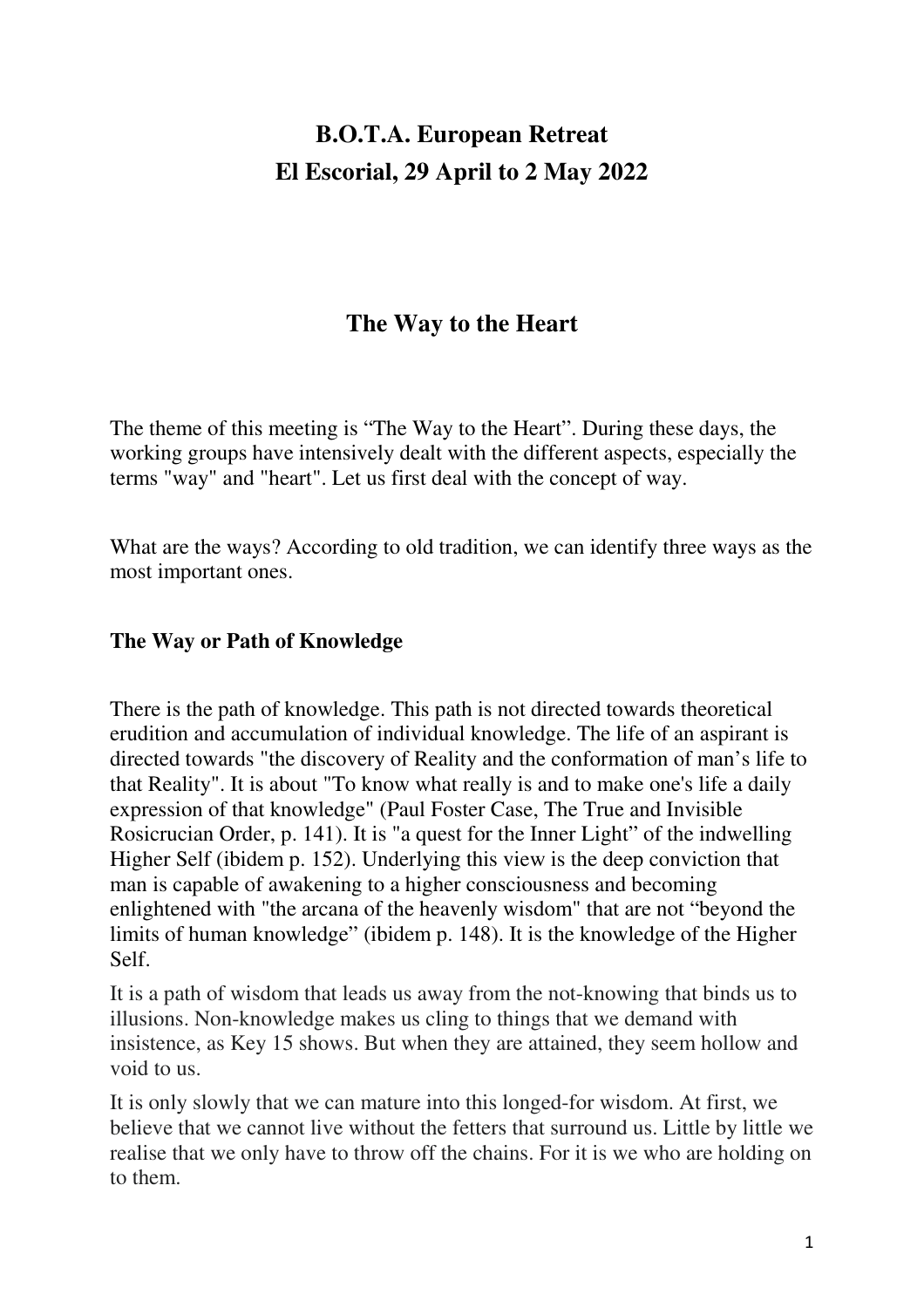On this path we are led by something that can be called the clarification of our mind or our thinking. This involves not letting ourselves be terrorised by everything that comes at us, but becoming masters in our own house of thought. A good guide are the scriptures of wisdom. They help us because others have paved the way. For example, in the B.O.T.A. curriculum we learn a lot about the Tarot and the Tree of Life. Their intensive study teaches us inner connections of which we knew nothing. With Dr. Faustus we can say: that I fathom what holds the world together at its innermost core.

In the Indian epic Mahabharata it says: "He who does not know, but has only heard many things, cannot understand the meaning of the scriptures, just as a spoon knows nothing of the taste of soup." Thought can be a guide, a Mercurius or Hermes, leading us to a realisation or an insight. This insight may pass through us like a lightning bolt, making outdated ideas disappear as if in a landslide. It brings us a new understanding.

It is the conviction of our teachers that knowledge and understanding are always present within us. They do not need to be acquired, we only need to bring them into consciousness. All knowledge is recollection, as already Plato said. It lies dormant in our soul. We have to learn how to access these treasures.

#### **The Path of Works**

The path of works strives to surrender all human activity to the Divine will. It begins with the renunciation of all merely egoistic purposes of our works, with the renunciation of all actions that are done only out of self-interest or for the sake of a worldly result.

There are three basic approaches to this: the first is serenity. Equanimity, inner peace and calmness of mind should replace in us restlessness, agitation, nervousness and stress. The emotional aspect gives us the magical ability to calm the storm of emotions. But we have to be actively involved. We have to learn which situations particularly bring us into a rage. Drawing conclusions from this self-knowledge works wonders. It is valuable to take a step back during such storms and look at the circumstances with an open mind. It is always helpful to put ourselves in the position of others around us and learn why they act as they do. With so many energies pouring in on us, sometimes it helps to escape from a difficult situation or an irritable atmosphere, to take a walk and learn from nature. What is often hardest is to let go. We catch ourselves at times in endless loops, perpetuating the wrongs that have happened to us. Let's just let things go for once.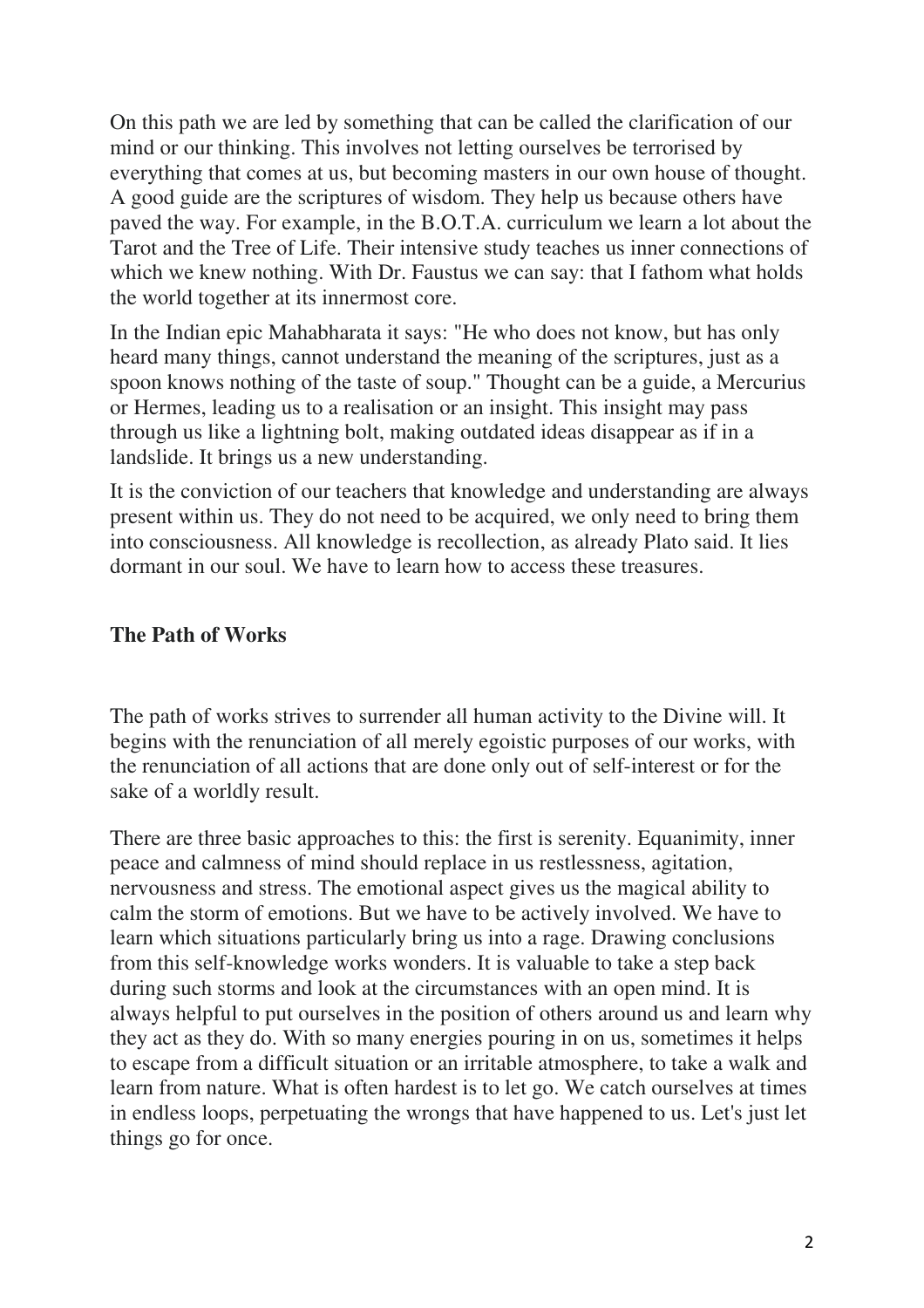We learn a lot from Key 14. Key 14 is also called the Intelligence of Probation, or tests and trials, temptation and experiment. It means verification. We try something to see if it can stand the test of time. Through verification we establish the truth of what we are taught. This insight gives us stability, firmness and foundation.

The Angel works on our lower nature, which is symbolised by the lion. The lion is a fiery creature, and it represents the impulses and urges of the lower nature. The fire of the lion is tempered when the Angel pours water on it. This is meant as purification. The lion also stands for the law of suggestion. Our driving force must become selfless and unselfish. We must get clarity about our will impulses. The Angel teaches us to avoid rash, impulsive, passionate actions, such as revenge, hatred and anger, and to maintain our self-control.

The vase the Angel holds in his right hand is orange, alluding to the sphere Hod, the eighth sphere on the Tree of Life, which is said to represent the intellect of the human being. We learn to build the barrier of reason against the passions. When our minds are purified and guided by spiritual impulses, we calm the troubled sea. Passion must be transformed into compassion. Anger must be transformed into zeal and determination. The waters of thought formed in the vase of the Angel will transform the lower nature into a servant of the Great Work. To pass the tests and trials we must have the power of intense and sustained striving. We have acquired it through the balance between thinking and feeling, so that we can be enthusiastic, but at the same time rational and reasonable.

In his left hand the Angel holds a torch with five flames descending on the eagle. In our tradition the eagle represents a higher level of the scorpion, which is assigned to Key 13. The fire descending on the eagle signifies consecration or dedication of the eagle's power to the unfolding of the Divine in human nature. The fire of the torch confronts us with the unredeemed parts of our subconscious nature. They need to be brought into balance so that they transform from passion into compassion, into love and commiseration. The fire is a purifying fire that removes the dross of outdated forms. The flames burn away inertia and all that keeps us stuck in the lower depths of everyday life when we long for higher realisation, life, light and love. The fire of higher realisation cleanses the dross so that the eagle can soar to regeneration, consciously uniting us with the Higher Self in the heart.

Another approach to the path of works is to renounce all desire for the fruit of our activity. In the Bhagavadgita (II.48), for example, Krishna, for Hindus the incarnate God, teaches: "*Give up attachment, o Arjuna, and, established in yoga, perform your works. Be equanimous to success and failure."* The 3rd Canto goes on to say, *"For the contemplative there is the path of knowledge, for the active there is the path of selfless deed. No one becomes perfect by renouncing work.*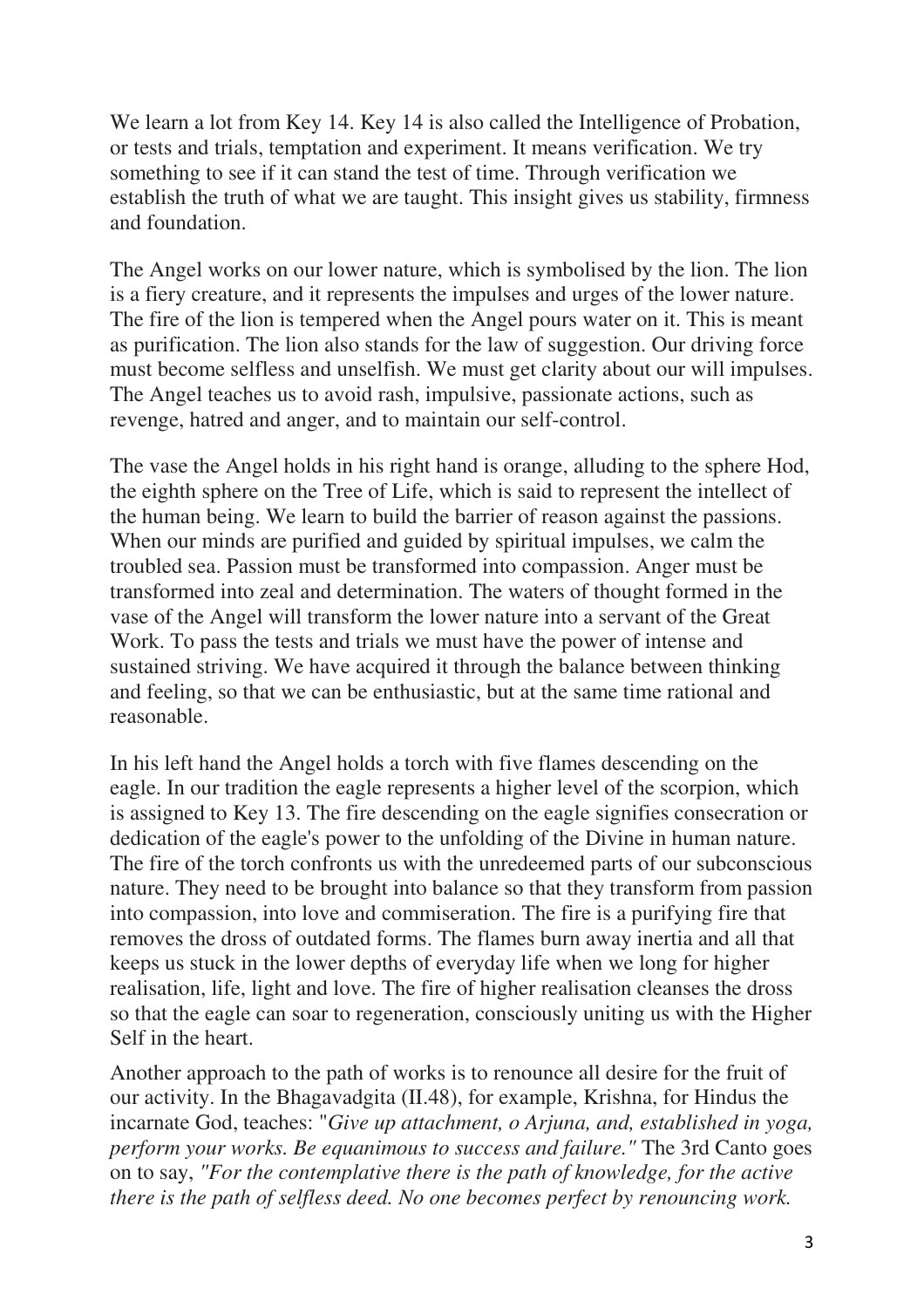*No one can renounce doing, everyone is inevitably forced to do so by the gunas. Therefore, you must perform every action as an offering to God and be free from all attachment to the results."* 

The third approach to the path of works is to offer every action as an offering to the Lord of the universe and all nature. We can learn this from Key 21, called the world or universe. The ascent on the Tree of Life starts in Malchuth with the path of Key 21. It is the first step on our path of light. In contrast, walking along that path on the descent leads to the completion of the Great Work, to cosmic consciousness, to the full and perfect realisation of the Philosopher's Stone or Divine Will, and represents the final step. Our thoughts, words and actions are part of the administration of the cosmic law. With them we build the future. Paul Foster Case says (True and Invisible Rosicrucian Order, on the 32nd Path): Imagination develops a philosophy of life and helps us invent means by which we can better express our relation to the whole. It is a path of service in which we devotedly follow the divine will.

### **The Path of Love**

The third path is the path of loving devotion to Divinity. It uses feelings as a way to come close to Divinity or to unite with him or her.

The starting point of our work is the idea that everything comes from the ONE. Our sensation or experience or realisation of being one with everyone and everything is followed as an emotional reverberation (HOD, the eighth sephirah) within us, which is the deep love for this centre of life and the order it establishes as well as for all living beings.

Sending love out opens doors. The more expressions of love are imprinted on the collective consciousness, the more intense the influence of love becomes. It calls forth love in human hearts, kindles the spark into a flame and the flame into a conflagration that consumes all the hatred, fears and old errors on the lower levels of humanity. Thus the flower of love will unfold for all. This love is essential for the realisation of the goals of the New Age of the Brotherhood of Man.

Love gives enthusiasm and, with it, endurance and constancy. It gives us the energy to persevere through all difficulties and trials.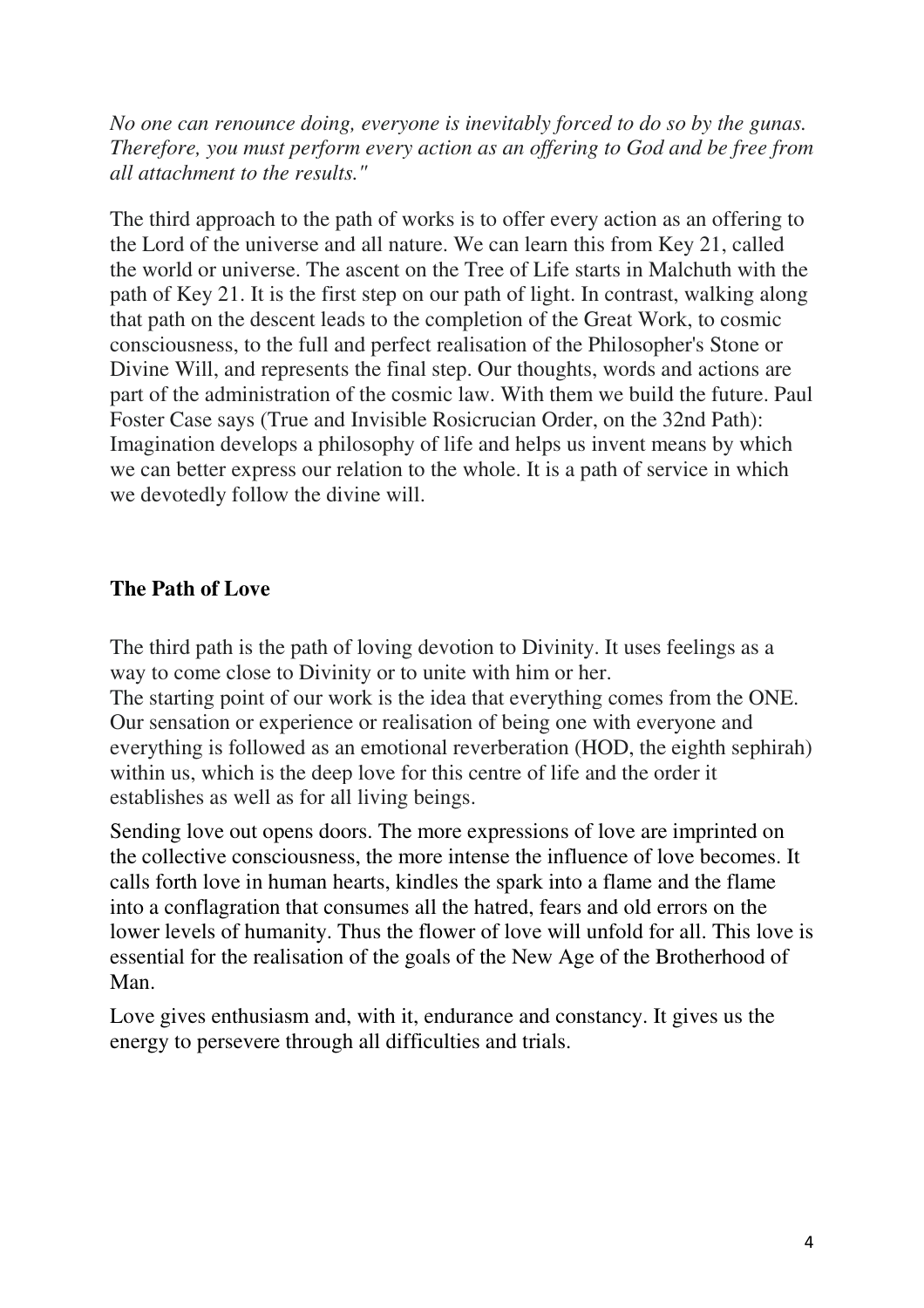#### **The Heart as the Goal of the Path**

What is the goal of our path? All paths lead to the heart. The heart is a symbolic term here. It does not mean the physical heart that supplies the organism with blood. What is meant is a centre within us that is compared to the sun. "Heart" is one of the names for the Higher Self, which is, as it were, a central presence in the human heart. The Higher Self is the invisible, untouchable life-giver that sustains the existence of all living beings and also gives rise to our personality. It does not know time and space. It is what creates our identity, which we maintain through all changes of body, thoughts and feelings, through waking and dreaming and sleeping. On the Tree of Life it is represented by the sixth Sephirah, called Tiphereth, Beauty. This sephirah is associated with the sun. It is in the centre of the Tree of Life.

The comparison of the Higher Self with the sun is made clear in Key 14 by many details. The Angel, it is the Archangel Michael, the Archangel of the South and of Fire, is a messenger of the sun. He comes out of the sun, as it were, to bring us to it. In all our seeking, we only answer the Angel's call and respond through our longing and our love. The arrangement of the colours of the rainbow shows that it is not the rainbow as we see it on the rain clouds. In this case, the sun is behind the rainbow, shining through clouds and mists to create the spectral colours. The seven colours represent, among other things, the seven inner sacred planets or organs of inner perception. Their unfolding must be done in an orderly and balanced way to lead to true seership. The rainbow also alludes to the vision in Ezekiel 1. Verse 28 says, "As the appearance of the bow that is in the cloud in the day of rain, so was the appearance of the brightness around Him. This was the appearance of the likeness of the glory of the Lord."

With seven virtues we must purify and consecrate the seven vices in us so that the light of the sun can shine through.

The sun disk on the Angel's forehead shows the awakened higher consciousness. It enables us to receive the influence of the higher Sephiroth through Tiphareth. We receive inspirations that act like a beacon while we are still travelling in darkness.

The Angel has a seven-pointed star on his chest. The heptagon and the sevenpointed star cannot be constructed with a compass and ruler. It requires the skill and understanding of the human being to bring it about. It stands for the ability to guide and direct our lives in thoughts, feelings and actions. This is the prerequisite for entering the path of Key 14. The imperfections of our lower nature are revealed to us during the fiery trials on this path. We must firmly focus on the Higher Self and its control and not be seduced by the glamour of the dark forces and their enticements.